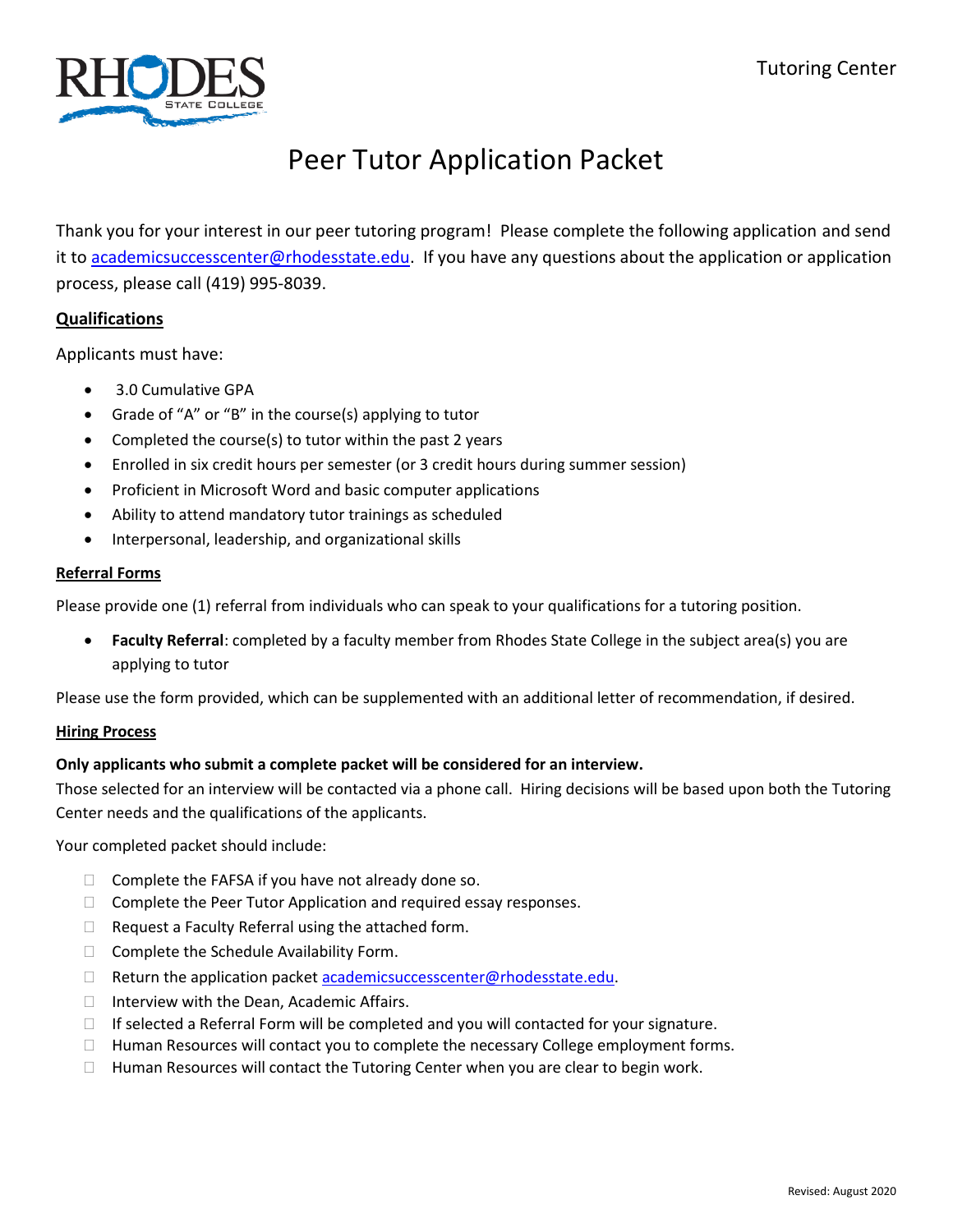

## Peer Tutor Application

| Name:                 | R#                  | Date |
|-----------------------|---------------------|------|
| <b>Email Address:</b> |                     |      |
| Primary Phone # (     | Secondary Phone # ( |      |

Major: \_\_\_\_\_\_\_\_\_\_\_\_\_\_\_\_\_\_\_\_\_\_\_\_\_\_\_\_\_\_\_

**Please list the courses you are interested in tutoring.** 

| Course | Instructor | Grade |
|--------|------------|-------|
|        |            |       |
|        |            |       |
|        |            |       |
|        |            |       |
|        |            |       |

|                                          | Yes | Nο |
|------------------------------------------|-----|----|
| Are you available to work in the summer? |     |    |

**Essays:** Please respond to the following questions. Answers should be typed and approximately 150-250 words each. *Print and attach the essays to your application.*

1. What experiences have you had, or what special skills do you possess that would help you in your job as a tutor?

2. Why do you want to be a tutor?

|                | Office Use Only |                          |
|----------------|-----------------|--------------------------|
| Date Received: | Interview Date: | Hired: Y / N Start Date: |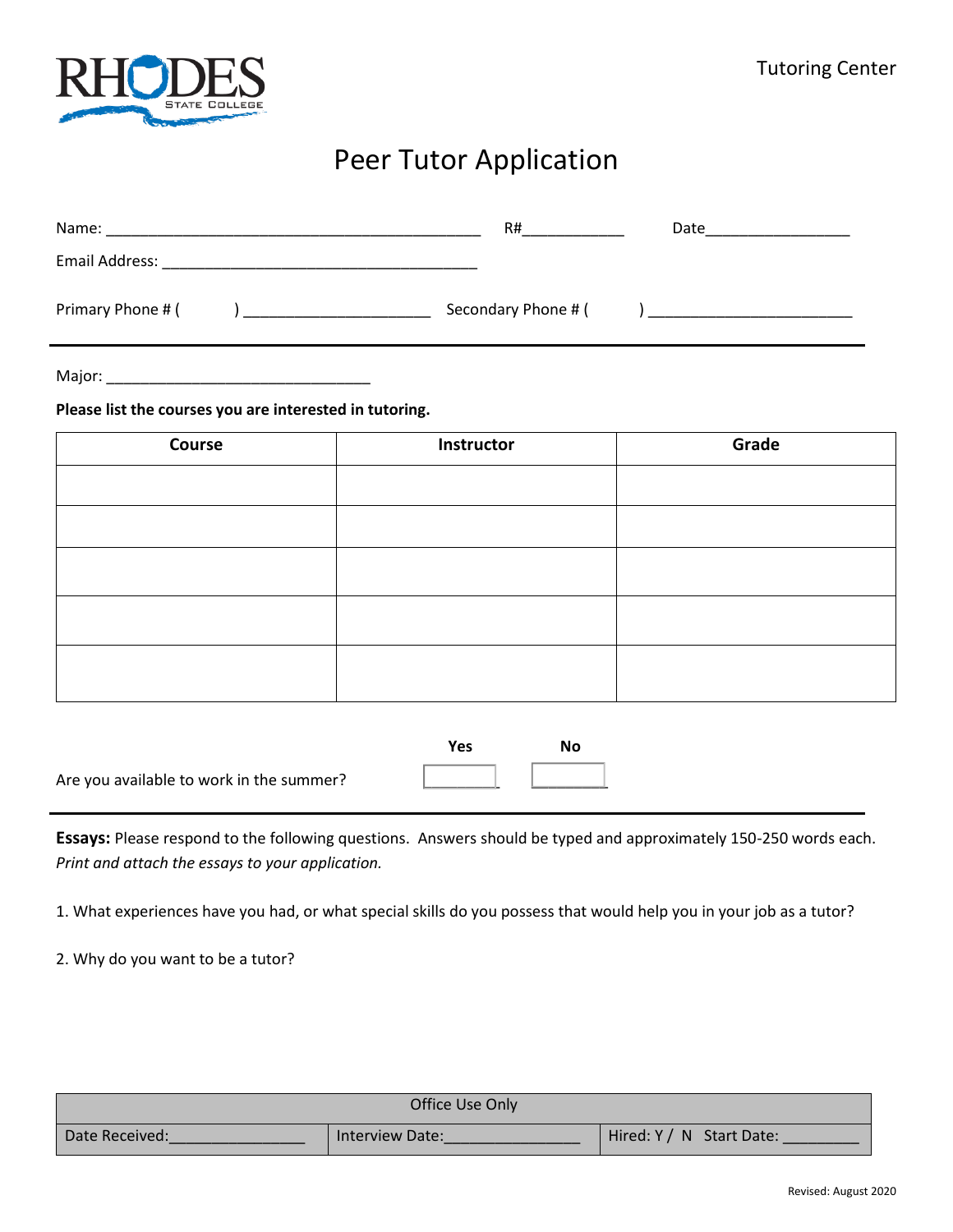

### Peer Tutor Application Faculty Referral

*To be completed by student:*

Applicant's name: \_\_\_\_\_\_\_\_\_\_\_\_\_\_\_\_\_\_\_\_\_\_\_\_\_\_\_\_\_\_\_\_\_\_\_\_\_\_\_\_\_

\_\_\_\_\_\_\_\_\_\_\_\_\_\_\_\_\_\_\_\_\_\_\_\_\_\_\_\_\_\_\_\_\_\_\_\_\_\_\_\_\_

\_\_\_\_\_\_\_\_\_\_\_\_\_\_\_\_\_\_\_\_\_\_\_\_\_\_\_\_\_\_\_\_\_\_\_\_\_\_\_\_\_

\_\_\_\_\_\_\_\_\_\_\_\_\_\_\_\_\_\_\_\_\_\_\_\_\_\_\_\_\_\_\_\_\_\_\_\_\_\_\_\_\_

Applied to tutor the following courses:

This student is applying for a peer tutoring position at Rhodes State College. The Tutoring Center seeks to hire highly qualified students who can work in a dynamic, diverse environment. Please provide your opinion of this person's qualifications for a peer tutoring position.

|                                                     | <b>Excellent</b> | <b>Very Good</b> | Good | Fair | Poor | <b>Unable to</b><br><b>Assess</b> |
|-----------------------------------------------------|------------------|------------------|------|------|------|-----------------------------------|
| <b>Listening Skills</b>                             |                  |                  |      |      |      |                                   |
| Reliability/Punctuality                             |                  |                  |      |      |      |                                   |
| Interpersonal Skills                                |                  |                  |      |      |      |                                   |
| <b>Communication Skills</b>                         |                  |                  |      |      |      |                                   |
| Motivation                                          |                  |                  |      |      |      |                                   |
| Respect for Others                                  |                  |                  |      |      |      |                                   |
| Overall Suitability for a<br>Peer Tutoring position |                  |                  |      |      |      |                                   |

*Optional: Attach any additional information or written comments you feel would aid in considering this student for employment as a peer tutor.*

| Referrer's Name: | Date:  |
|------------------|--------|
| Position/Title:  | Phone: |
| Signature:       |        |

*Please return this form and any attachments to:* **[AcademicSuccessCenter@RhodesState.edu](mailto:AcademicSuccessCenter@RhodesState.edu)**